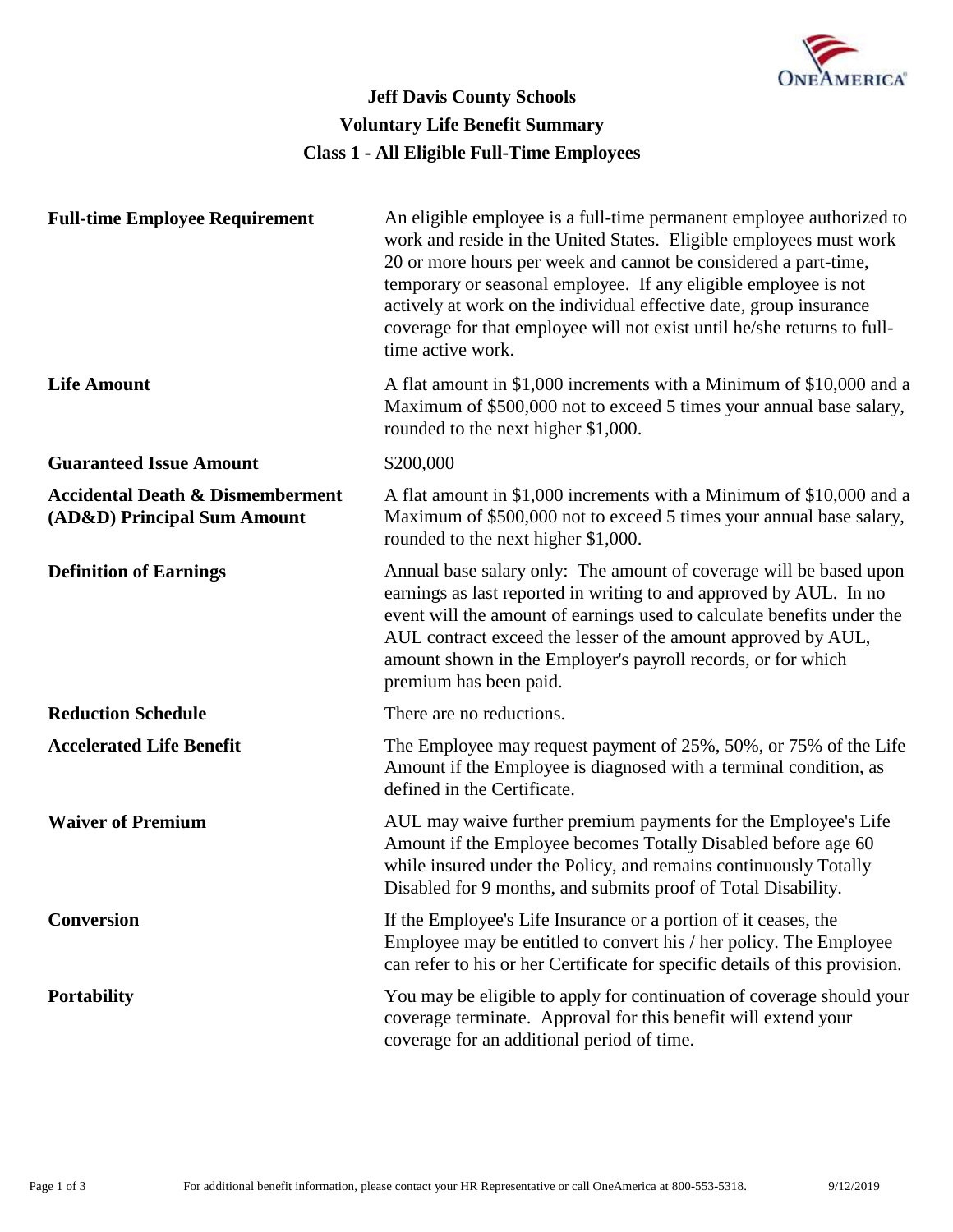# **Accidental Death & Dismemberment (AD&D)**

**Loss Schedule** Loss

Life Event Benefit (LEB) If eligible and a qualifying Life event has occurred, you may apply for an additional amount of coverage. The amount of coverage after the increase can not be greater than the maximum amount of coverage available.

> While insured under the Policy, if the Employee has an accident which results in a loss or condition specified in the chart below, AUL will pay the amount shown. The loss or condition must occur within 365 days from the date of the accident and AUL must receive acceptable proof of loss or condition.

Life [AD&D Principal Sum]

Both hands or both feet or sight of both eyes [AD&D Principal Sum] Speech and hearing [AD&D Principal Sum] One hand and one foot [AD&D Principal Sum] One hand and sight of one eye [AD&D Principal Sum] One foot and sight of one eye [AD&D Principal Sum] Sight of one eye [Half of AD&D Principal Sum] One hand or one foot [Half of AD&D Principal Sum] Speech or hearing [Half of AD&D Principal Sum] Thumb and index finger [Quarter of AD&D Principal Sum]

# **Conditions**

Quadriplegia or Loss of Use of Upper and Lower Limbs of the Body [AD&D Principal Sum] Paraplegia or Loss of Use of Both Lower Limbs of the Body [Half of AD&D Principal Sum] Hemiplegia or Loss of Use of Upper and Lower Limbs on the Same Side of the Body [Half of AD&D Principal] Monoplegia or Loss of Use of One Limb of the Body [Quarter of AD&D Principal] Severe Burns [AD&D Principal Sum] The total amount payable will never exceed the AD&D Principal Sum for all losses or conditions sustained by the Employee.

### **Voluntary Dependent Term Life and AD&D**

### Plan 1

Employee's Spouse Under age 100 - A flat amount in \$500 increments with a Minimum of \$10,000 and a Maximum of \$500,000 not to exceed 100% of your Life amount. The spouse Guaranteed Issue amount is \$50,000.

Dependent Child\* - 6 months to age 26 \$2,500 Dependent Child - live birth to 6 months \$1,000